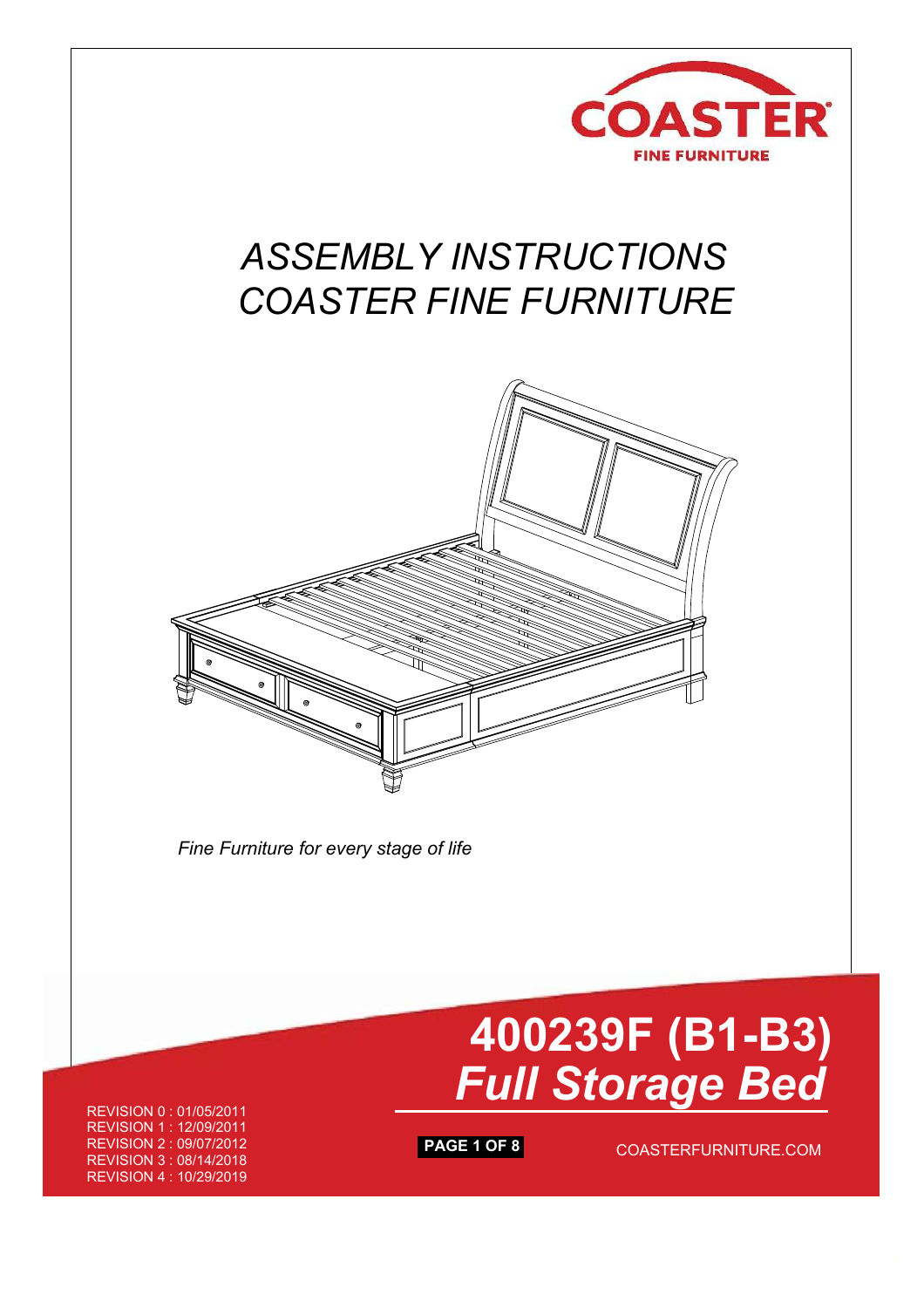## ITEM:**400239F (B1-B3)**

## **ASSEMBLY INSTRUCTIONS**



## **ASSEMBLY TIPS:**

- 1. Remove hardware from box and sort by size.
- 2. Please check to see that all hardware and parts are present prior to start of assembly.
- 3. Please follow attached instructions in the same sequence as numbered to assure fast & easy assembly.



### **WARNING!**

- 1. Don't attempt to repair or modify parts that are broken or defective. Please contact the store immediately.
- 2. This product is for home use only and not intended for commercial establishments.



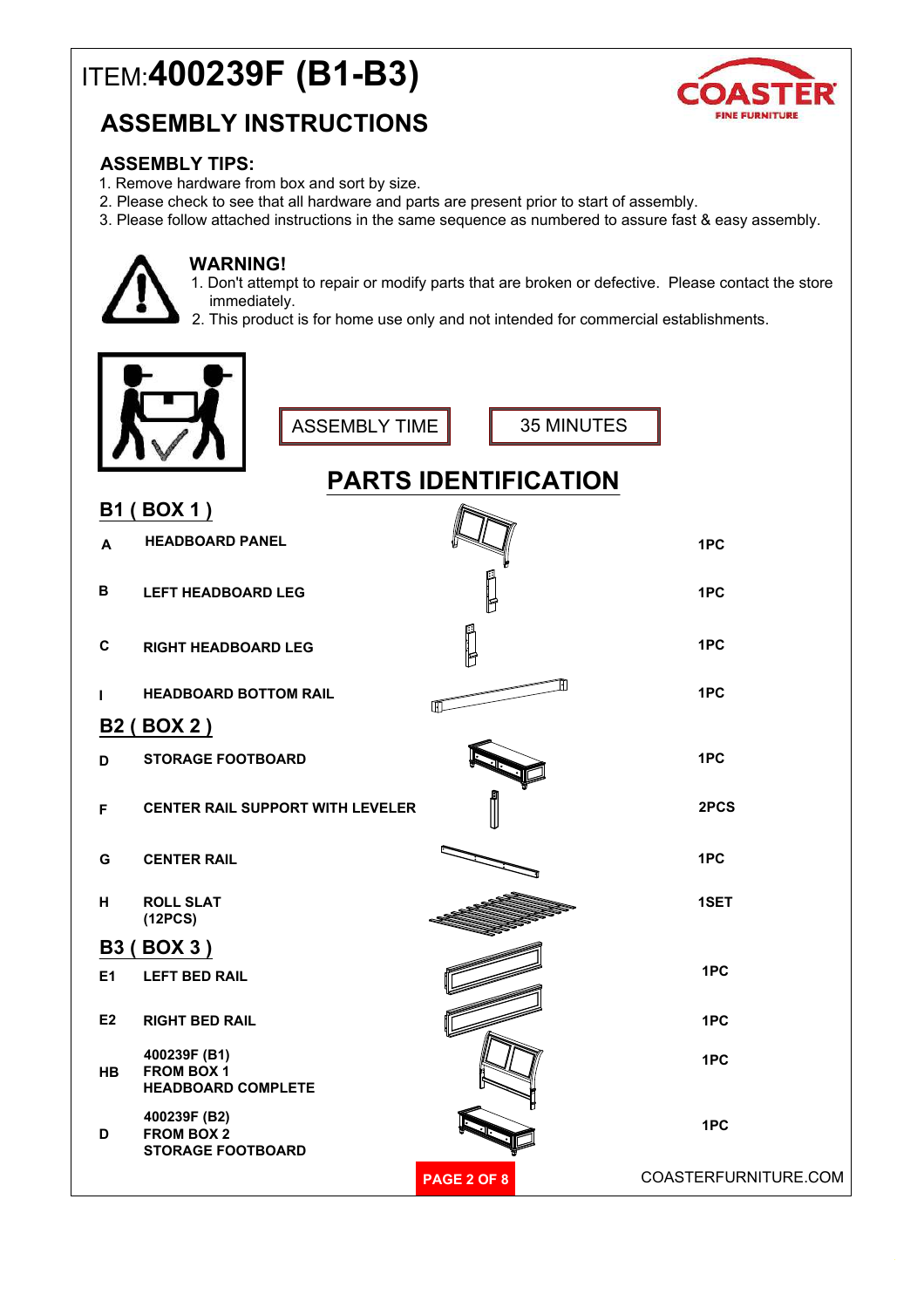## ITEM:**400239F (B1-B3)**

## **ASSEMBLY INSTRUCTIONS**



### **ASSEMBLY TIPS:**

- 1. Remove hardware from box and sort by size.
- 2. Please check to see that all hardware and parts are present prior to start of assembly.
- 3. Please follow attached instructions in the same sequence as numbered to assure fast & easy assembly.



### **WARNING!**

- 1. Don't attempt to repair or modify parts that are broken or defective. Please contact the store immediately.
- 2. This product is for home use only and not intended for commercial establishments.

## **HARDWARE IDENTIFICATION**

### **Z-B1 (BOX 1) - HARDWARE PACK IS LOCATED IN 400239F (B1)**

| 1              | <b>ALLEN WRENCH</b><br>(M4 x 110mm - BLK)          | <b>Similar Contract Contract Contract Contract Contract Contract Contract Contract Contract Contract Contract Co</b> | 1PC   |
|----------------|----------------------------------------------------|----------------------------------------------------------------------------------------------------------------------|-------|
| $\mathbf{2}$   | <b>SHORT BOLT</b><br>(M6 x 35mm - RBW)             |                                                                                                                      | 8PCS  |
| 3              | <b>LOCK WASHER</b><br>(5/16" - RBW)                |                                                                                                                      | 22PCS |
| 4              | <b>FLAT WASHER</b><br>(5/16" x 18 x 1.2 - RBW)     | O                                                                                                                    | 22PCS |
| 5              | <b>WOOD DOWEL</b><br>(M8 x 30mm)                   |                                                                                                                      | 12PCS |
| 6              | <b>LONG FLAT HEAD SCREW</b><br>(#8 x 1 1/8" - BLK) |                                                                                                                      | 24PCS |
| $\overline{7}$ | <b>LONG BOLT</b><br>(M6 x 60mm - RBW)              | O MARINE                                                                                                             | 10PCS |
| 8              | <b>MEDIUM BOLT</b><br>(M6 x 45mm - RBW)            |                                                                                                                      | 6PCS  |
| 9              | <b>SHORT FLAT HEAD SCREW</b><br>(M4 x 20mm - RBW)  |                                                                                                                      | 8PCS  |
| 10             | <b>WRENCH</b><br>$(2 \times 24.5 \times 85 - RBW)$ |                                                                                                                      | 1PC   |
| 11             | <b>HEX NUT</b><br>(M6 - RBW)                       |                                                                                                                      | 2PCS  |
| 12             | <b>U BRACKET</b><br>(26 x 63 x 70mm - RBW)         |                                                                                                                      | 2PCS  |

#### **NOTE:**

**Phillips head screw driver is required in the assembly process; however, manufacturer does not provide this item.**

**PAGE 3 OF 8** COASTERFURNITURE.COM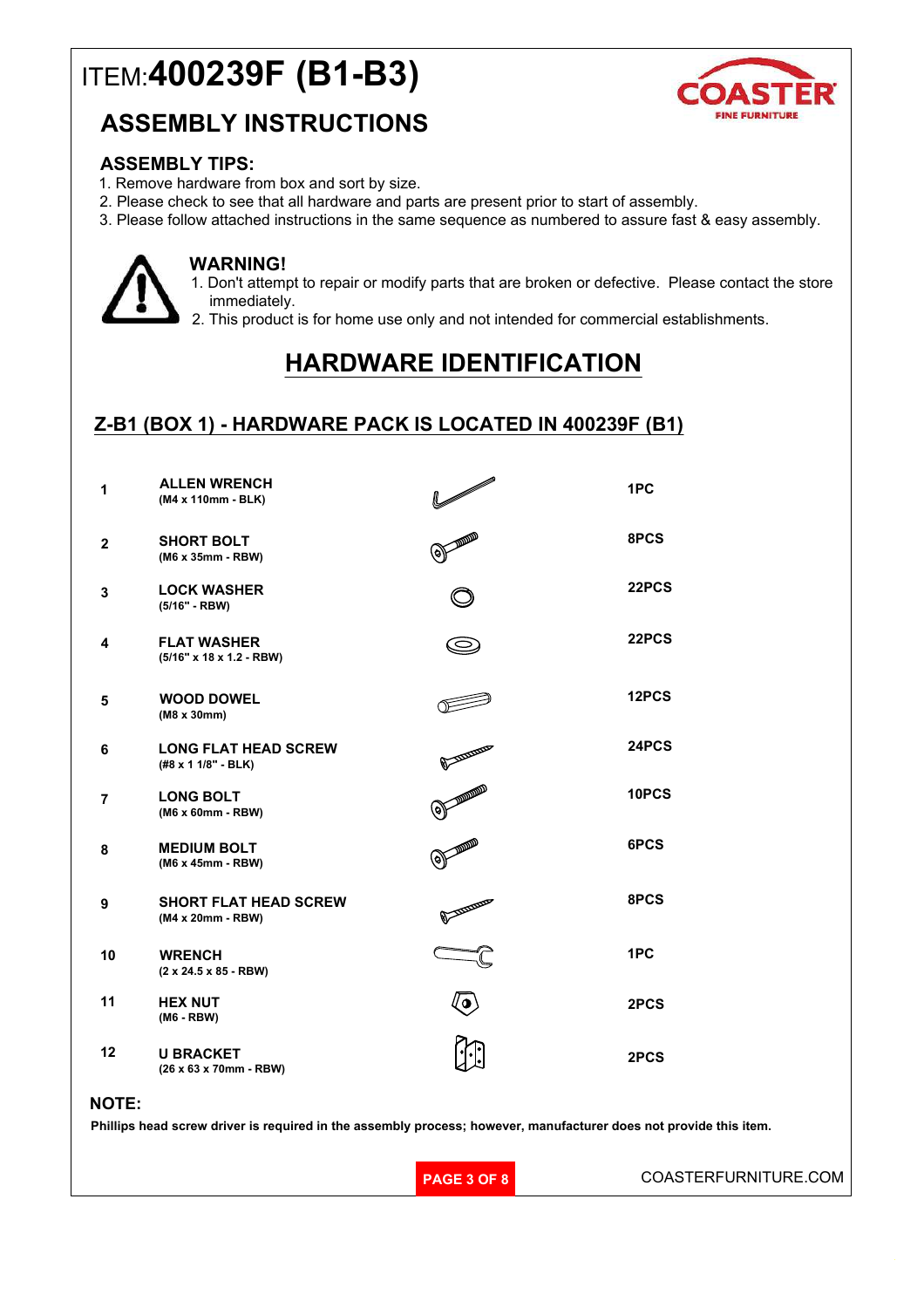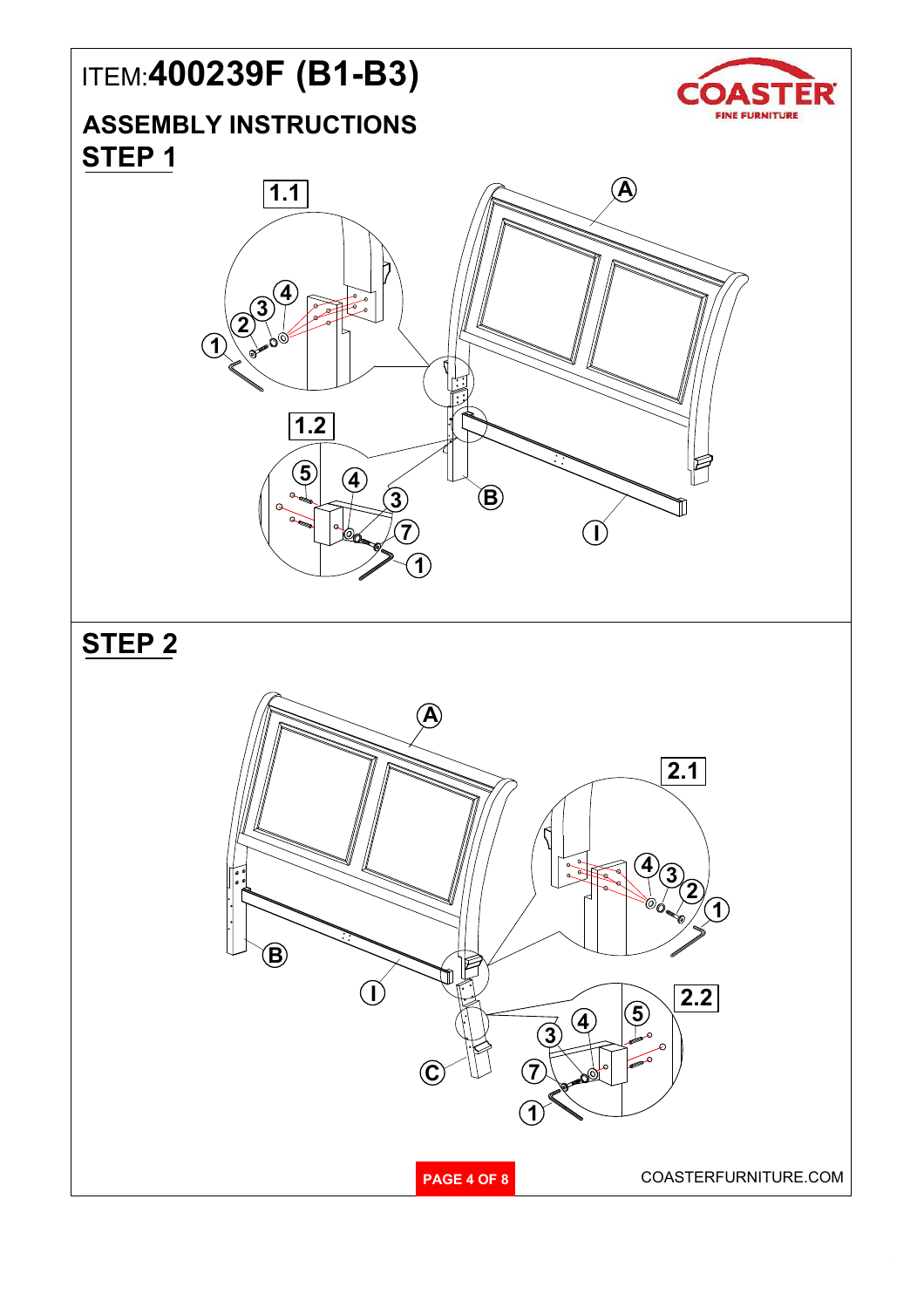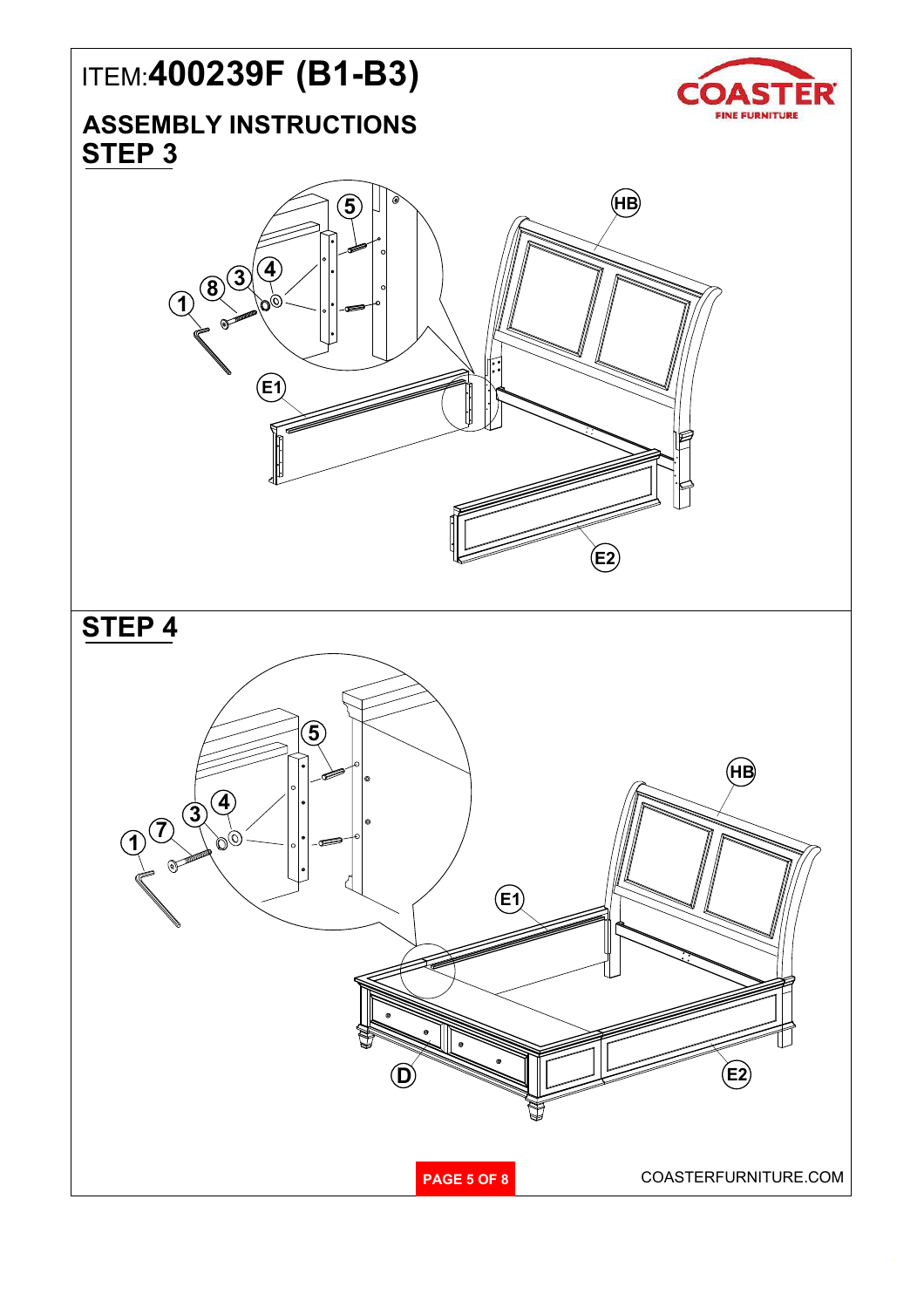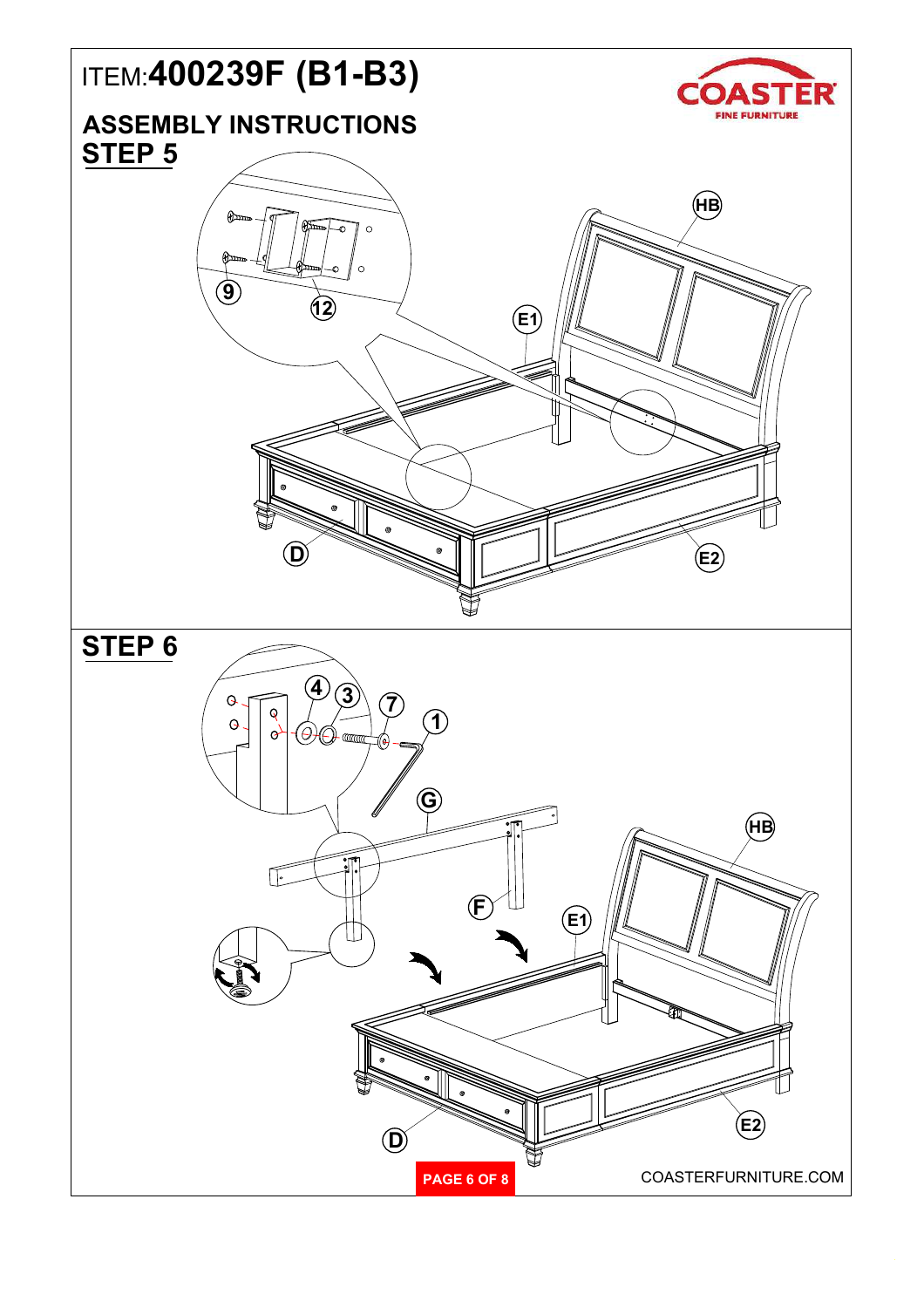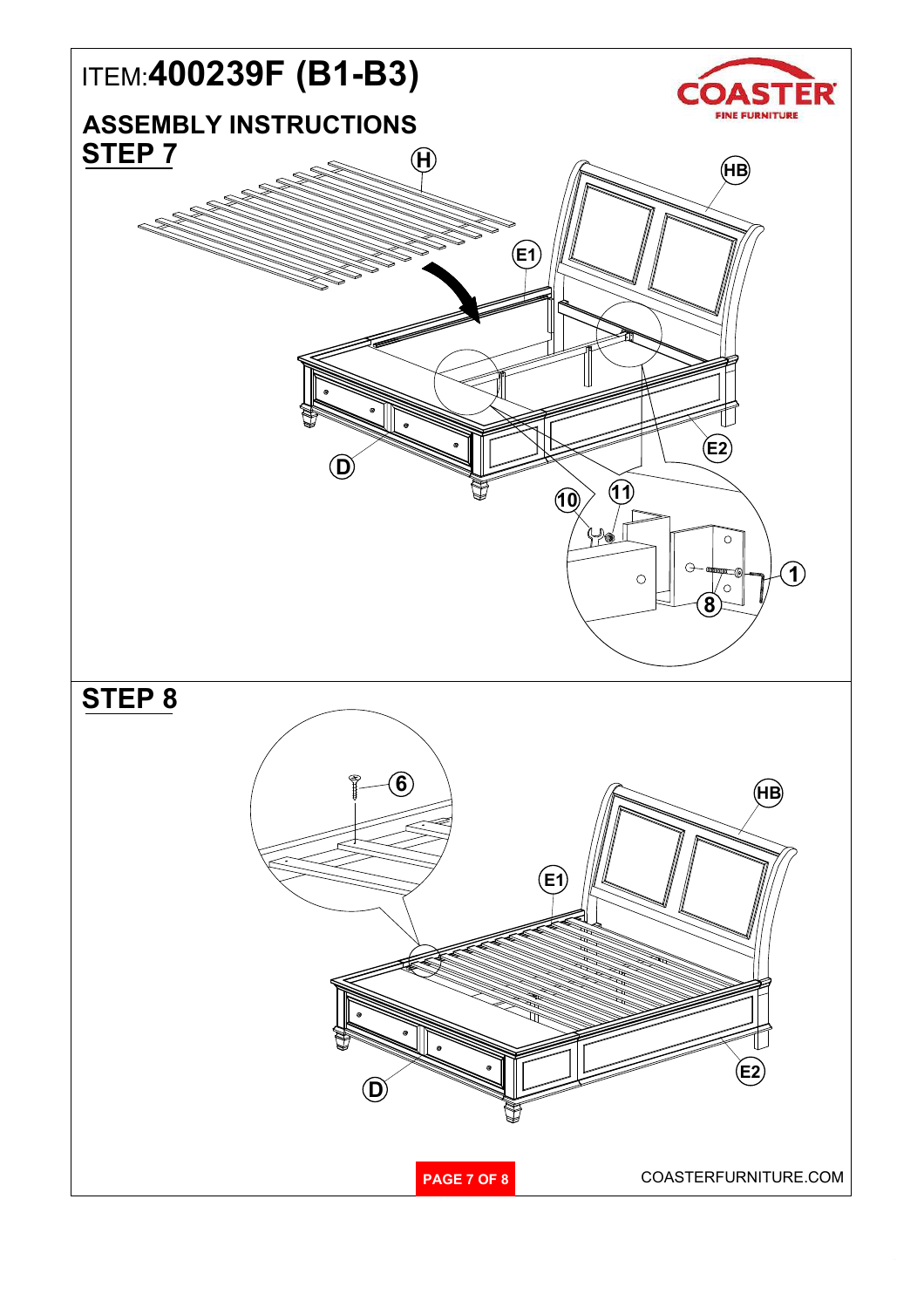